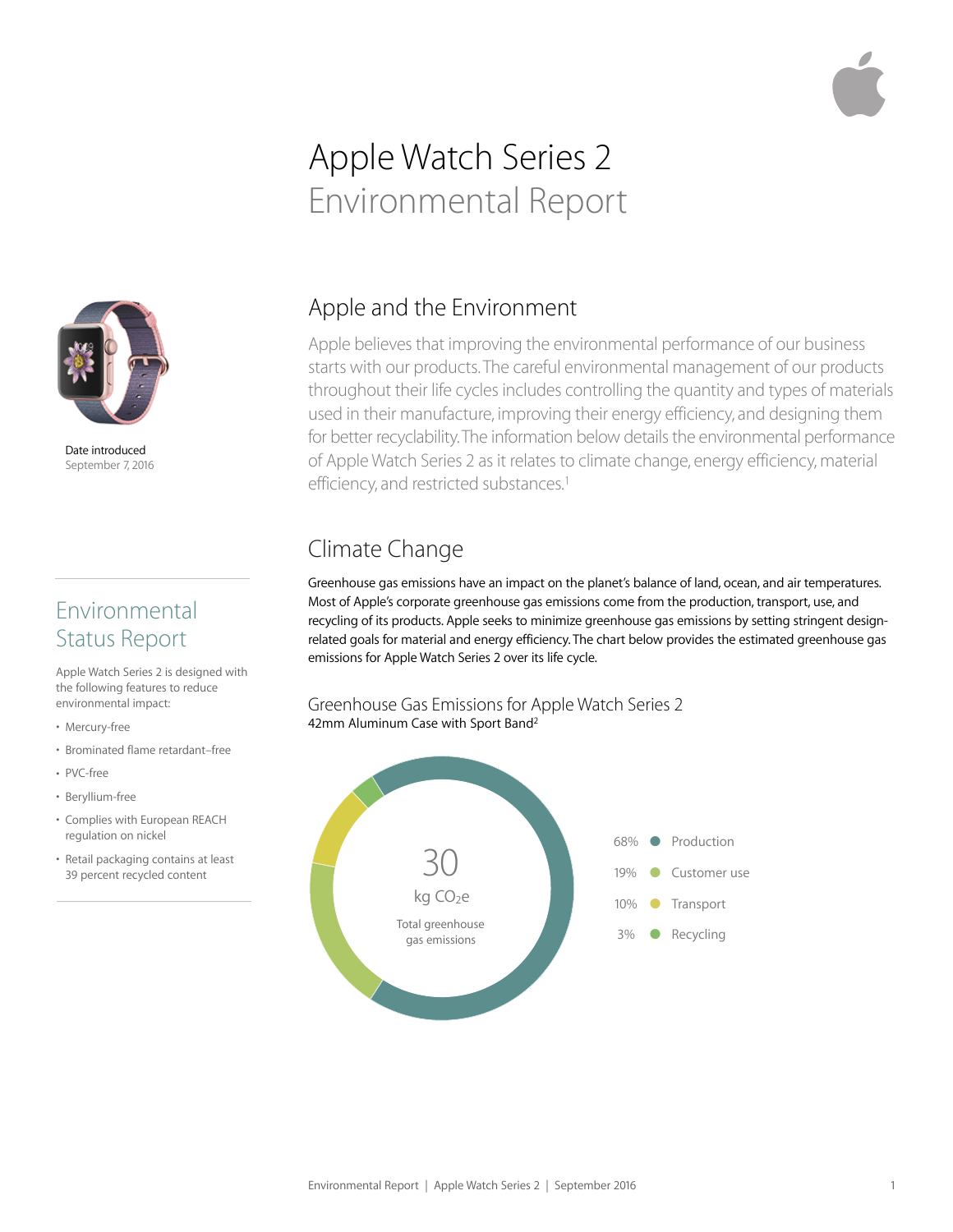

#### **Battery chemistry**

- Lithium-ion polymer
- Free of lead, cadmium, and mercury

## Energy Efficiency

Apple Watch Series 2 uses power-efficient components and software that intelligently manages power consumption. The following table details the energy efficiency of the Apple USB Power Adapter.

#### Power Consumption for Apple USB Power Adapter

| Mode                     | 100V   | 115V   | 230V   |
|--------------------------|--------|--------|--------|
| Power adapter, no-load   | 0.014W | 0.014W | 0.012W |
| Power adapter efficiency | 74.3%  | 74.3%  | 73.1%  |

#### Material Efficiency

Apple's ultra-compact product and packaging designs lead the industry in material efficiency. Reducing the material footprint of a product helps maximize shipping efficiency. It also helps reduce energy consumed during production and material waste generated at the end of the product's life. Apple Watch cases are available in stainless steel and aluminum—materials highly desired by recyclers. The chart below details the materials used in Apple Watch Series 2.

Material Use for Apple Watch Series 2 42mm Aluminum Case with Sport Band<sup>3</sup>

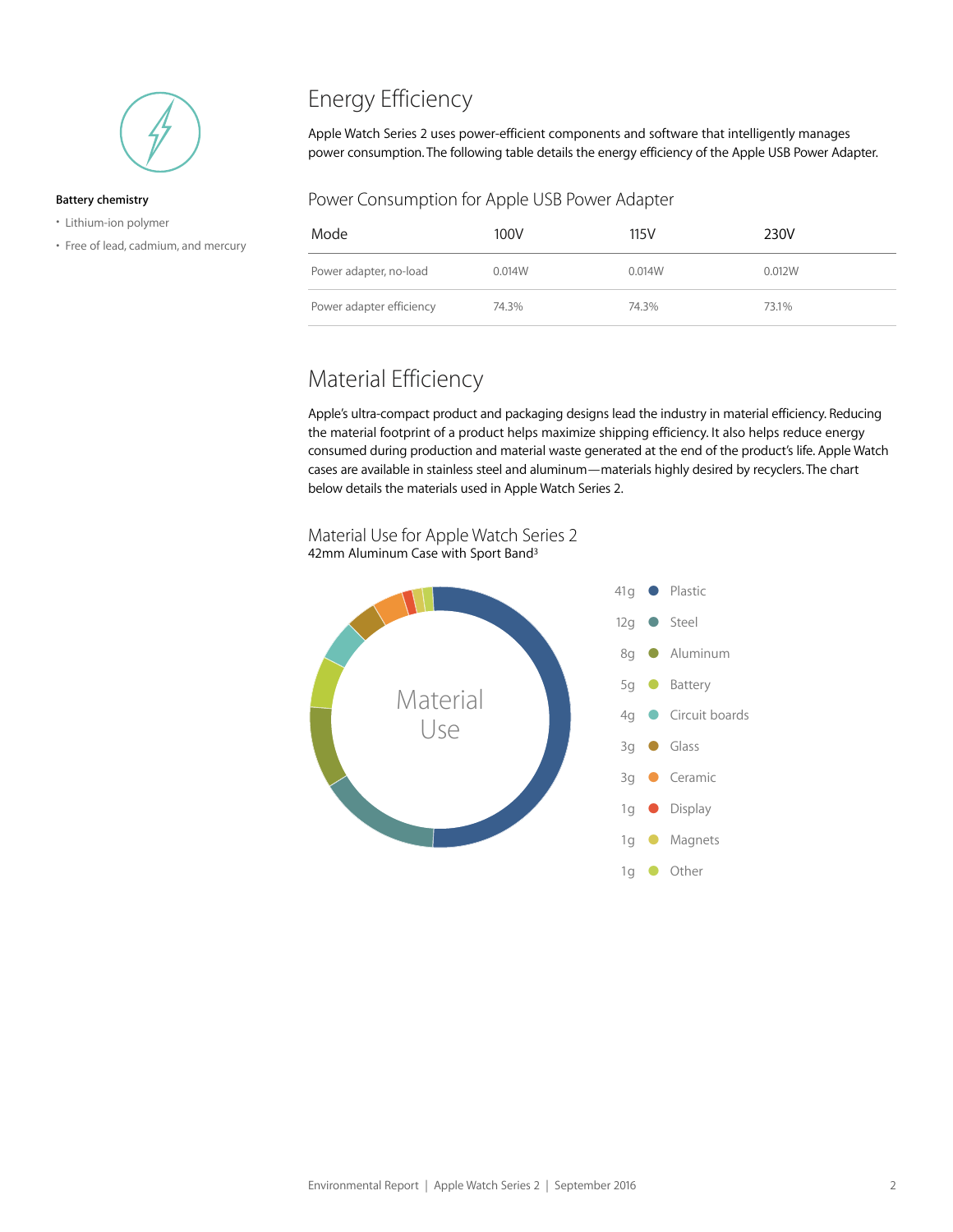

Apple Watch Series 2 retail packaging is made primarily from fibers sourced from sustainably managed forests, bamboo, and waste sugarcane fiber.<sup>1</sup>

#### Packaging

The retail box for Apple Watch Series 2 contains at least 39 percent recycled content. The retail box for the Apple Watch with an Aluminum Case is made primarily from fiber-based materials originating from recycled content, agricultural by-products, or sustainably managed sources. The following table details the complete set of materials used in the Apple Watch Series 2 packaging.

#### Packaging Breakdown for Apple Watch Series 2 42mm Aluminum Case with Sport Band<sup>1</sup>

| Material                                      | Retail box       | Retail and shipping box |
|-----------------------------------------------|------------------|-------------------------|
| Paper (corrugate, paperboard, non-wood fiber) | 416 <sub>a</sub> | 579g                    |
| Other plastics                                | Ίq               | 7а                      |

## Restricted Substances

Apple has long taken a leadership role in restricting harmful substances from its products and packaging. As part of this strategy, all Apple products comply with the strict European Directive on the Restriction of the Use of Certain Hazardous Substances in Electrical and Electronic Equipment, also known as the RoHS Directive, and the European Regulation on Registration, Evaluation, Authorisation and Restriction of Chemicals, also known as the REACH regulation. Apple Watch Series 2 goes further by incorporating more aggressive restrictions on mercury, brominated flame retardants (BFRs), PVC, and beryllium.

In addition, we paid special attention to the materials that will be in prolonged skin contact and applied rigorous controls for them. We developed a list of restricted substances based on existing Apple policies, leading standards, international laws and directives, and recommendations from toxicologists and dermatologists.

Apple then tested and evaluated materials for the concentration of restricted substances, using both Apple and independent laboratories. Toxicologists reviewed the test results to evaluate safety. Finally, we took the added step of having toxicologists review the chemical formation of each material that may have prolonged contact with the skin.

Only materials that passed these reviews were acceptable for use in Apple Watch Series 2.



#### Recycling

Through ultra-efficient design and the use of highly recyclable materials, Apple has minimized material waste at the product's end of life. In addition, Apple offers and participates in various product take-back and recycling programs in 99 percent of the countries where Apple products are sold. All products are processed in the country or region in which they are collected. For more information on how to take advantage of these programs, visit [www.apple.com/recycling](http://www.apple.com/recycling).